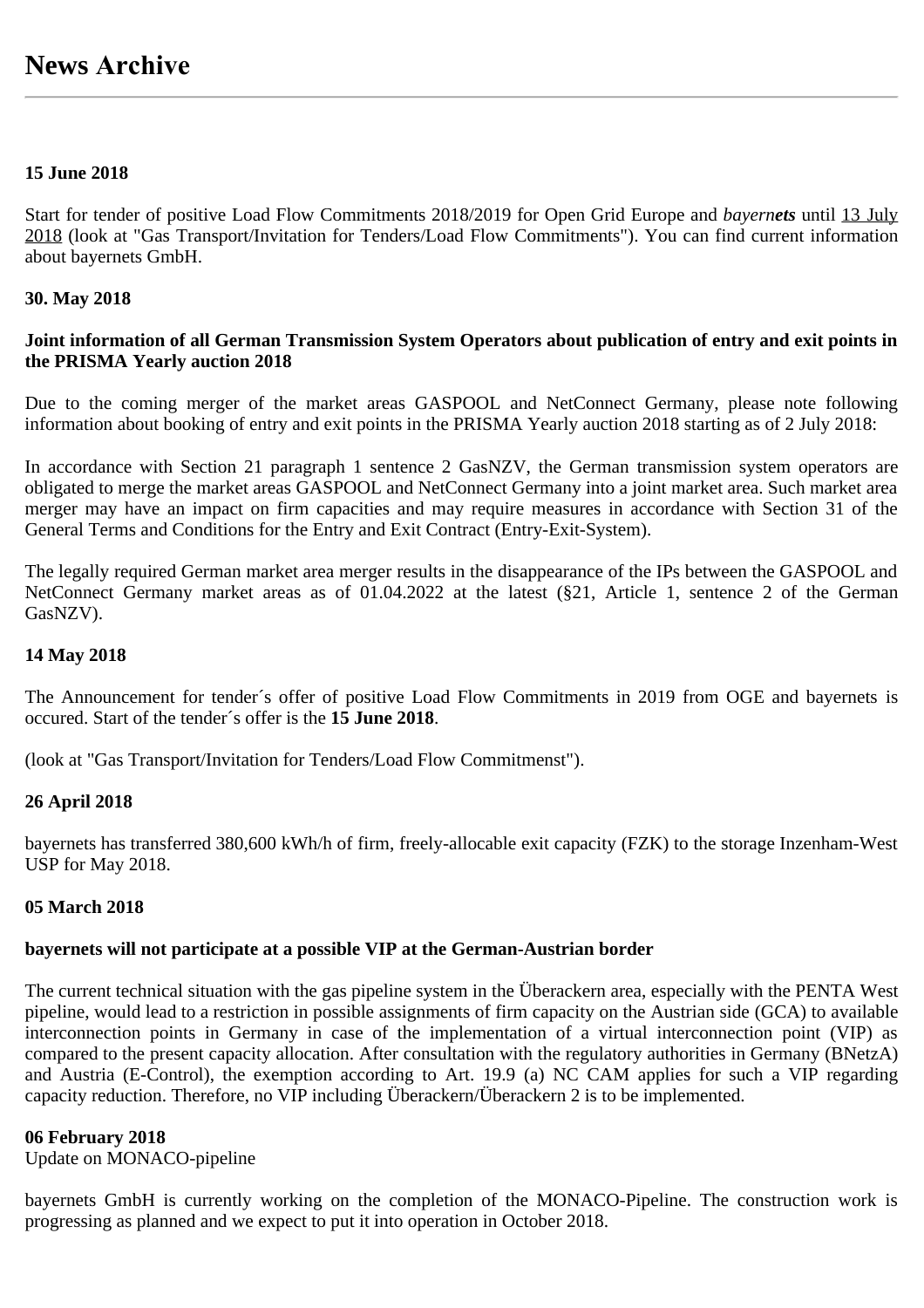Due to major measures for the integration of the MONACO-pipeline from 23 April to 25 June 2018, our transport capacities will be limited. For further information, please check the action plan published on our homepage (www.bayernets.de -> Network Information -> Action Plan). Besides the two measures stated above, we do not expect any further interruptions due to the constructions works.

Additional firm capacities will only be available after further measures stated in the German Network Development Plan will be completed until the end of 2019. However, we expect an improvement regarding the gas transport situation with interruptible capacities at Überackern, Überackern 2, USP Haidach, Haiming 2-7F/bn and Haiming 2- RAGES/bn especially in Entry-direction with the operation of MONACO from October 2018 onwards.

# **19. Oktober 2017**

According to Article 21 (3) NC CAM (Commission Regulation (EU) 2017/459), transmission system operators shall offer a free-of-charge capacity conversion service for all annual, quarterly and monthly capacity products to all network users who hold mismatched unbundled capacity at one side of an interconnection point from 1 January 2018 onwards.

As an early implementation, bayernets GmbH will offer the above stated capacity conversion service for all remaining auctions in 2017 for bundled firm capacities with transportation periods starting from the 1 January 2018 onwards. This applies to:

- The coming quarterly auctions (publication on 23 October 2017/ auction start on 6 November 2017)
- The last monthly auctions in 2017 (publication on 11 December 2017/ auction start on 18 December 2017)

Payment obligations for the part of the contracted bundled capacity which network users already hold as mismatched unbundled capacity will be limited to the auction premium when applicable.

As an automated implementation will not be in place until 1 January 2018, network users shall request the capacity conversion service by email to netzzugang@bayernets.de before the end of the auction of bundled capacity.

This capacity conversion request shall contain at least the following information:

- The reference number (PRISMA Auction ID) of the auction of bundled capacity
- The capacity (amount) and runtime (duration) to be converted
- The Deal ID of the unbundled contract

Once the conversion service request is granted, bayernets will confirm the capacity conversion by email within 3 working days after the end of the auction of the bundled capacity.

## **09 October 2017**

Start for tender of positive Load Flow Commitments 2017/2018 for Austrian Gas Grid Management AG and bayernets until **23 October 2017**.

(look at "Gas Transport/Invitation for Tenders/Load Flow Commitments").

# **18 September 2017**

The Announcement for tender´s offer of positive Load Flow Commitments, in 2017/2018, from Austrian Gas Grid Management AG and bayernets on GÜP Kiefersfelden is occured. Start of the tender´s offer is the **9 October 2017**

(look at "Gas Transport/Invitation for Tenders/Load Flow Commitmenst").

# **28 July 2017**

The result of the allocation of the Load Flow Commitments tender 2017/2018 is printed (look at "Gas Transport/Invitation for Tenders/Load Flow Commitments").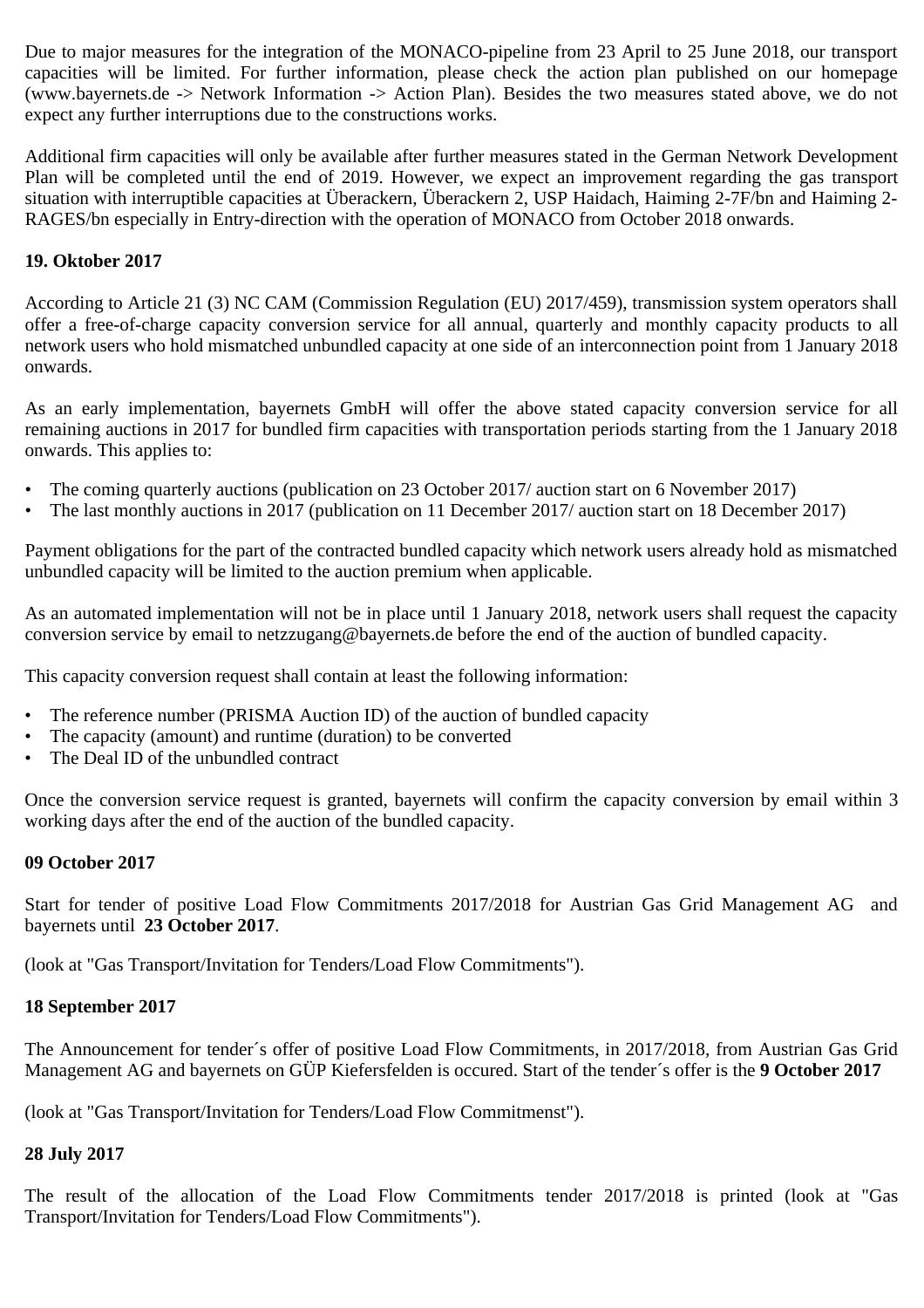# **24 July 2017**

Storage Inzenham-West USP: firm, freely-allocable capacity for August 2017

bayernets has transferred 200.000 kWh/h firm, freely-allocable exit capacity (FZK) to the storage Inzenham-West USP for August 2017.

# **15 May 2016**

The Announcement for tender´s offer of positive Load Flow Commitments in 2018 from OGE and bayernets is occured. Start of the tender´s offer is the **14 June 2017**.

(look at "Gas Transport/Invitation for Tenders/Load Flow Commitmenst").

# **03.Februar 2017**

## **Increased BZK capacity at Uberackern 2 Exit**

For periods from the 7th February 2017, 6 a.m., onwards bayernets will increase the limited-allocable capacities (BZK) offered at Uberackern 2 Exit from currently 4.733.175 kWh/h to 7.000.000 kWh/h.

The above-mentioned capacity will firstly be offered in the day-ahead auction on the 6th February 2017, 16:30 p.m.

## **17 October 2016**

Start for tender of positive Load Flow Commitments 2016/2017 for Austrian Gas Grid Management AG and bayernets until **07 November 2016**.

(look at "Gas Transport/Invitation for Tenders/Load Flow Commitments").

## **11 October 2016**

Nationwide biogas levy for the calendar year 2017

According to Section 7 of the cooperation agreement in its version dated 30th June 2016 (KoV IX) and in conjunction with the guidelines concerning the biogas cost rollup, bayernets publishes the nationwide biogas levy. The nationwide biogas levy for the calendar year 2017 has been corrected on 11th October due to a miscalculation and will be 0.00173368  $\oplus$ kWh/h/d, which corresponds to an annual amount of approx. 0.63279  $\oplus$ kWh/h/a.

The relevant biogas levy will be charged in addition to the network tariffs at exit points to directly connected endconsumers and downstream network operators of bayernets. The biogas levy will not affect exit points as storage facilities, cross-border interconnection points and market area connection points.

## **29 September 2016**

According to § 7 of the Cooperation Agreement as amended on 30th June 2016 (KoV IV) in conjunction with the guidelines for passing on the costs of biogas (Leitfaden Kostenwälzung Biogas) bayernets GmbH publishes the nationwide biogas levy.

This nationwide levy for 2017 will be 0.00172895  $\oplus$ kWh/h/d. This corresponds to an annual figure of approx.  $0.63279 \in$ kWh/h/a.

The biogas levy will be charged in addition to the fees at the exit points to end-consumers and distribution system operators of bayernets. Exit points to storage facilities and crossboarder points are not affected by the biogas levy.

## **20 September 2016**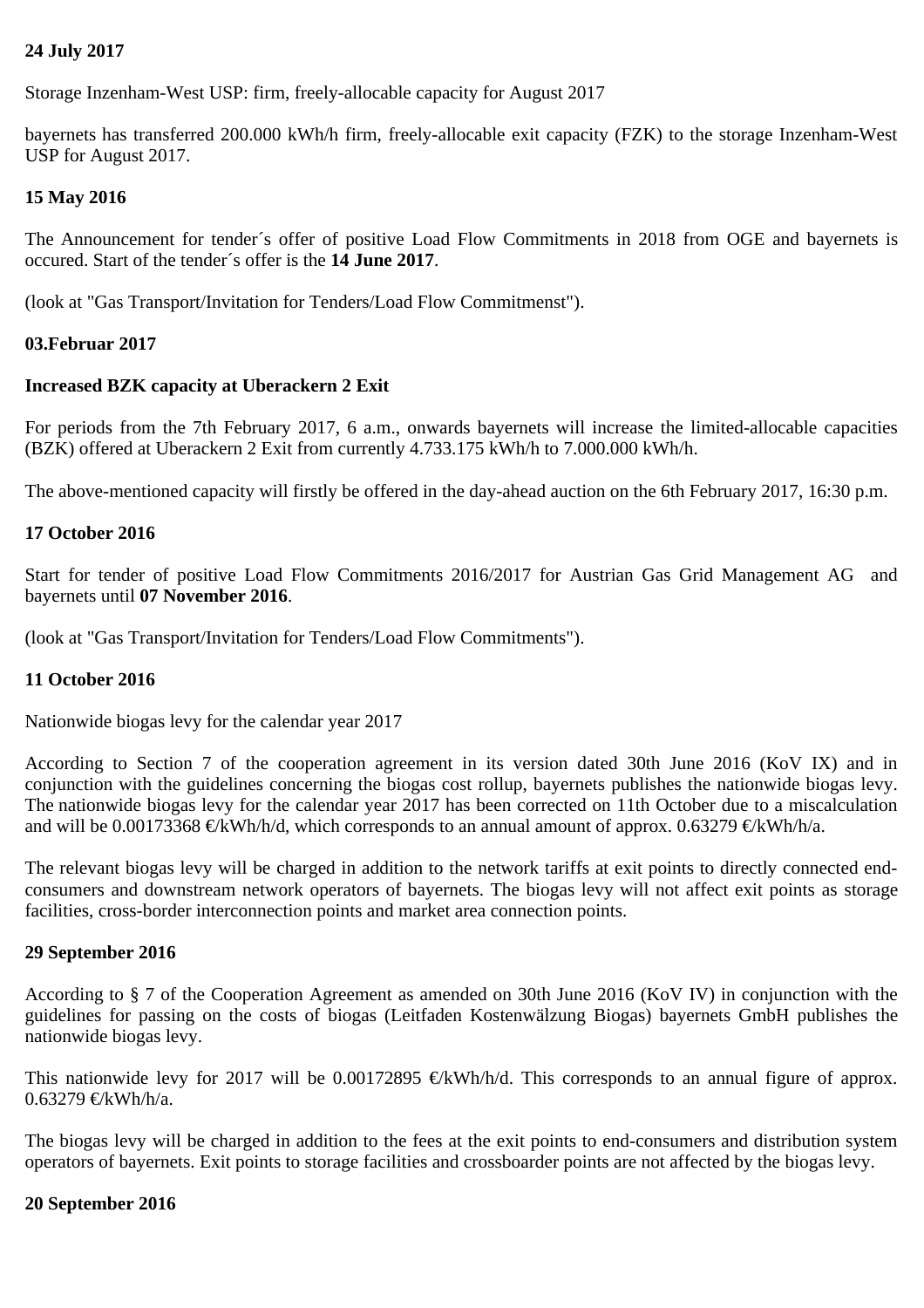The Announcement for tender´s offer of positive Load Flow Commitments, in 2016/2017, from Austrian Gas Grid Management AG and bayernets on GÜP Kiefersfelden is occured. Start of the tender´s offer is the **17 October 2016.**

(look at "Gas Transport/Invitation for Tenders/Load Flow Commitmenst").

## **7. September 2016**

## **Storages USP Wolfersberg and Inzenham-West USP: firm, freely-allocable capacity from 1st October 2016 to 1st April 2017**

To improve the utilization of firm, freely-allocable capacity (FZK) bayernets will offer the currently available FZK Entry at USP Wolfersberg in equal shares at Inzenham-West USP and USP Wolfersberg for the coming winter period:

## **• Inzenham-West USP**

- o 1st October 2016 1st April 2017
- o Firm FZK Entry: 1.354.800 kWh/h

## **• USP Wolfersberg**

- o 1st October 2016 1st April 2017
- o Firm FZK Entry : 1.354.800 kWh/h

## **29 July 2016**

The result of the allocation of the Load Flow Commitments tender 2016/2017 is printed (look at "Gas Transport/Invitation for Tenders/Load Flow Commitments").

# **24 June 2016**

## **Interruption notice**

Please note that the Edig@s Message Implementation Guidelines (Version 5.1) specify a new and additional version of the Nomination Response Document (NOMRES) – the so-called Interruption notice ("AND").

Though Interruption notices are made available for all points of our grid from now on, they are most suitable for those interconnection points where bayernets is the Initiating System Operator (Überackern and Überackern 2). Formerly the Initiating System Operator had to wait for the Callup response of the Matching Operator before forwarding NOMRES to the shipper. By using Interruption notices the Initiating System Operator can now communicate interruptions to the shipper without any further delays.

Please note:

Precondition for the receipt of Interruption notices is the use of the Edig@s Version 5.1 with bayernets.

Furthermore, we only provide Interruption notices on demand.

## **15 June 2016**

Start for tender of positive Load Flow Commitments 2016/2017 for Open Grid Europe and bayernets until 13 July 2016.(look at "Gas Transport/Invitation for Tenders/Load Flow Commitments").

## **09 May 2016**

The Announcement for tender´s offer of positive Load Flow Commitments in 2017 from OGE and bayernets is occured. Start of the tender´s offer is the **15 June 2016**.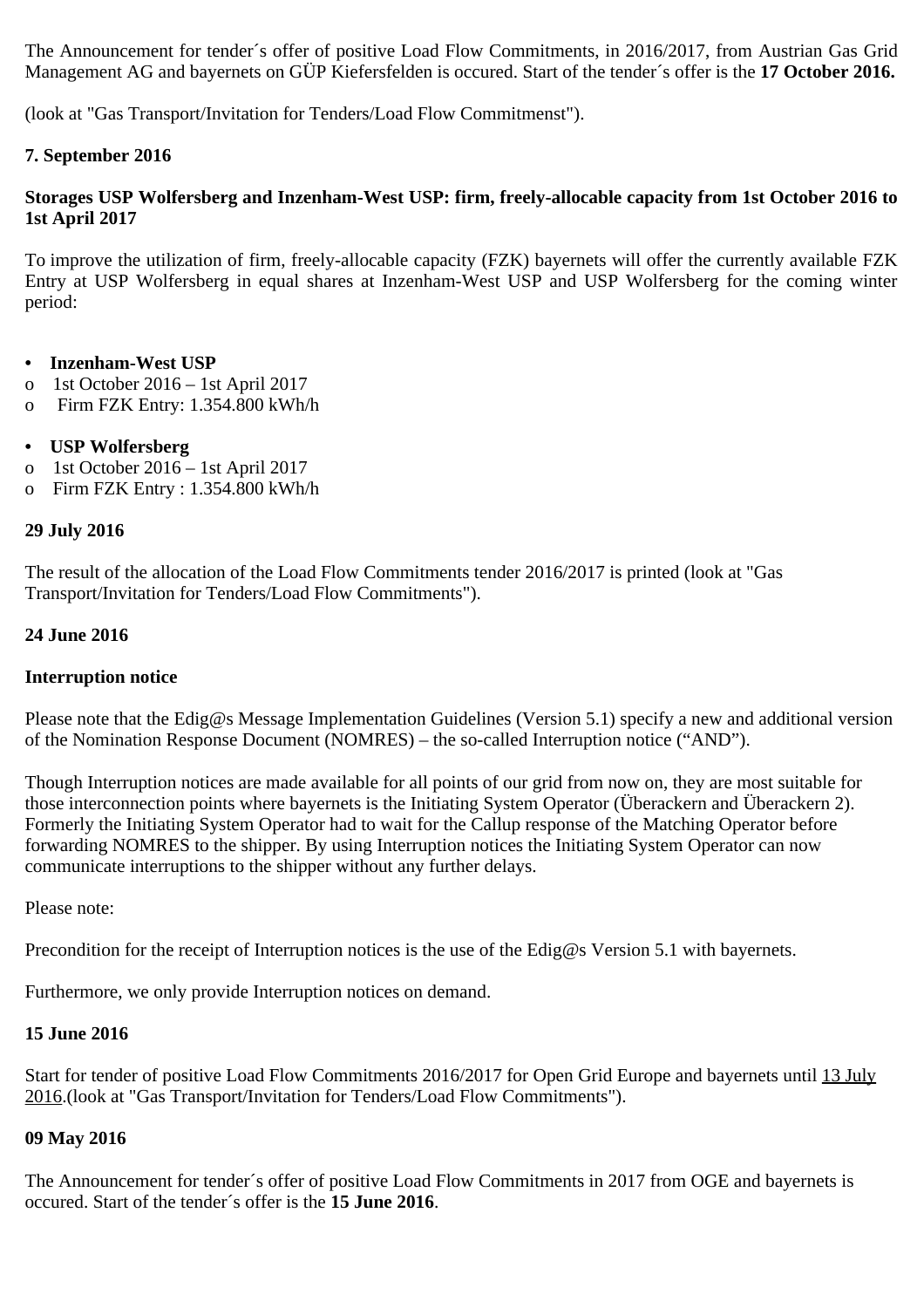(look at "Gas Transport/Invitation for Tenders/Load Flow Commitmenst").

# **27. April 2016**

# **Capacity reallocation: Uberackern - USP Haidach - Haiming 2-7F/bn - Haiming 2-RAGES/bn**

To improve the utilization of firm, freely-allocable capacity (FZK) bayernets will temporarily offer the currently available FZK at Uberackern Entry (2,263,099 kWh/h) at the storages USP Haidach, Haiming 2-7F/bn and Haiming 2-RAGES/bn for periods from 1st October 2016 onwards.

For achieving an optimal distribution bayernets will apply a two-step approach:

# **• First step (from 10th May 2016, 3 p.m.)**

We will distribute the available FZK Entry at the rate of the maximum load flow capacities of the storages concerned.

o USP Haidach:

1,163,393 kWh/h (from 1st October 2016 to 1st October 2031)

o Haiming 2-7F/bn: 943,032 kWh/h (from 1st October 2016 to 1st October 2031)

o Haiming 2-RAGES/bn: 156,674 kWh/h (from 1st October 2016 to 1st October 2031)

# **• Second step (from 12th July 2016, 3 p.m.)**

All remaining FZK capacities that are still available (not booked during first step) will be reoffered in a second step based on the bookings that were performed during the first round (pro rata). For periods without bookings the initial allocation from the first round will remain unaffected.

## **Please note:**

Whenever the above mentioned procedure leads to capacity allocations that exceed the maximum load flow capacities, bayernets may either limit the FZK capacity distributed to the storage concerned to the maximum load flow capacity or if other firm products are available (e.g. limited-allocable capacity [BZK]) reduce those products to meet existing technical limitations.

# **26 April 2016**

bayernets GmbH and Gas Connect Austria GmbH are now ready to offer bundled capacities on PRISMA at Überackern/Überackern ABG and Überackern 2/Überackern SUDAL.

Starting on 2nd May 2016, when capacity for the gas day 3rd May 2016 will be auctioned, all firm products for all runtimes (yearly, quarterly, monthly, day, within day) are expected to be marketed as bundled products in the case of available capacity on both sides.

All interruptible capacity products will continue to be marketed unbundled.

For bundled bookings please use the below mentioned bundle points:

• Überackern ABG AT->DE/Überackern• Überackern SUDAL AT->DE/Überackern 2• Überackern 2/Überackern SUDAL DE->AT

For unbundled bookings with bayernets please continue to use the previously existing cross-border points: Überackern• Überackern 2If you have any further questions please do not hesitate to contact us.

# **19 January 2016**

The result of the allocation of the Load Flow Commitments tender 2016 is printed (look at "Gas Transport/Invitation for Tenders/Load Flow Commitments").

# **30. Dezember 2015**

According to the regulation "BEATE" (BK9-14/608) by the Federal Grid Agency (Bundesnetzagentur) all grid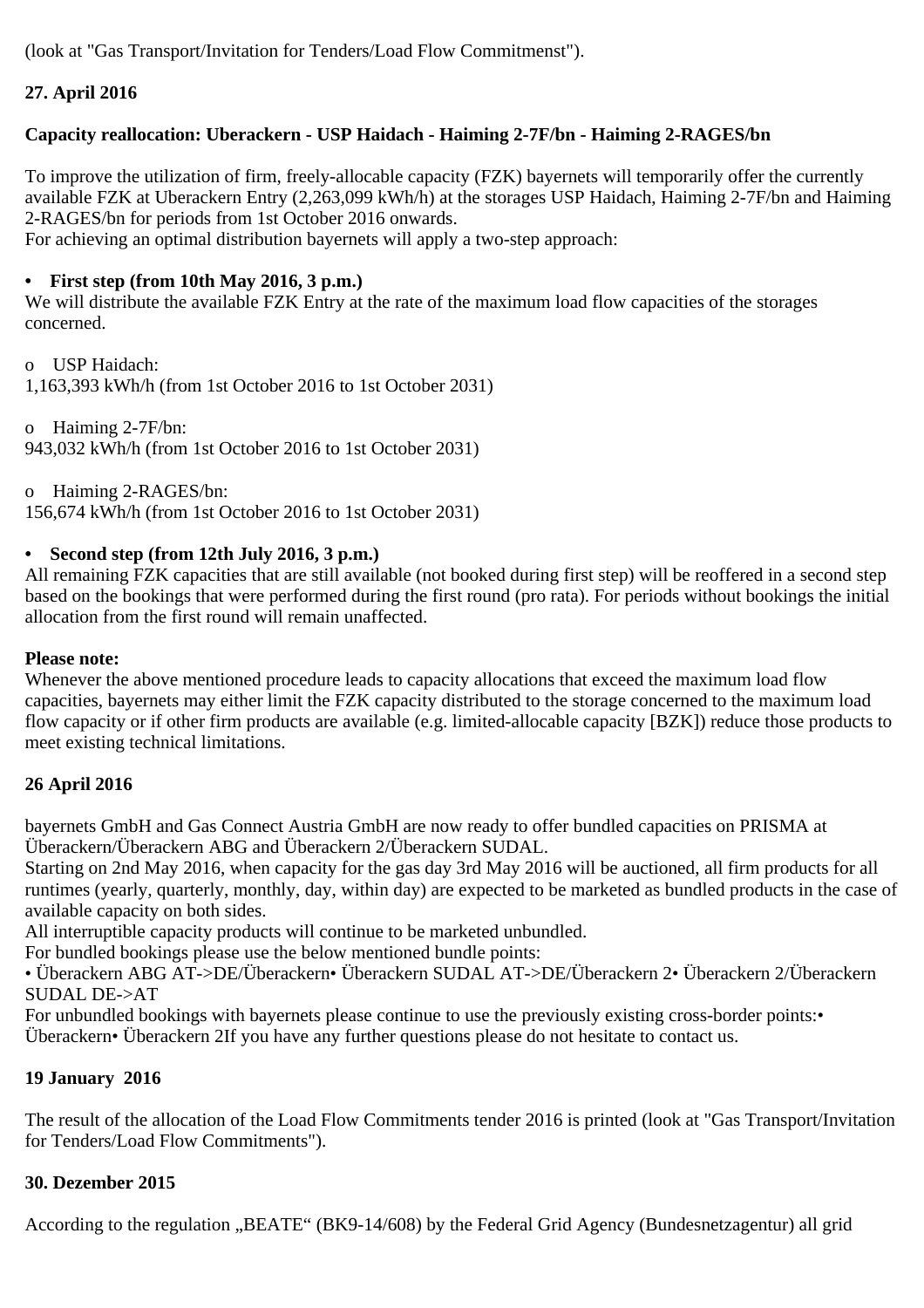operators have to grant a general discount for capacities at storage facilities. This discount only applies to storages with connections to different market areas or countries, if the discounted capacities are used for withdrawals from/injections to the same market area/country. In case such booked capacities are used for a transition between market areas/countries, the storage operator will be entitled to charge for the transport capacities a trans-outcomponent (Ausbuchungs-komponente) or a trans-in-component (Einbuchungskomponente).

In addition to the aforementioned discounted products bayernets is as well obliged to offer "non-discounted" – capacity (uKunrab) at storages with connection to different markets areas/countries. If a shipper uses such capacities for market transition the storage operator will not charge the trans-out- or trans-in-component.

For this reason RAG Energy Storage will create discounted and undiscounted storage accounts and bayernets will offer two different capacity products at the storage facility Haiming 2-RAGES/bn ("Nussdorf/Zagling" - PRISMA Network Point ID: BAY-700069-1800-5 / BAY-700069-1800-6) for periods from the 15th January 2016 onwards:

• "interruptible" = discounted capacities that may only be used for withdrawals from/injections to discounted storage accounts

• "uKunrab" = undiscounted capacities that may be used for withdrawals from/injections to discounted and undiscounted storage accounts

For the identification of undiscounted capacities "uKunrab" (in contrast to discounted capacities "interruptible") specific balancing groups with NetConnect Germany have to be created (number group NCHB40099…) by the shippers from the 15th January 2016 onwards (Please check the attached email). For previous periods existing balancing groups may be used.

Please note:

• As these balancing groups have to be implemented in advance, please inform us using the attached form "Selection of balancing groups" ("Zuordnungsmeldung") in due time.

- Discounted capacities may not be allocated to balancing groups for undiscounted capacities!
- Between the 1st and the 15th January 2016 bayernets will only offer undiscounted capacities!

For further questions, please do not hesitate to contact us.

# **29. Dezember 2015**

# **Adjustment of price list for 2016**

Due to a typing error in the position "Inzenham-West USP" bayernets had to adjust the price list for 2016. The revised price list has been published timely on the 29th December 2015. Only the shipping fee for "Inzenham-West USP" was adapted. The other positions remain unchanged.

For further questions please do not hesitate to contact us.

# **28. Dezember 2015**

According to the regulation "BEATE" (BK9-14/608) by the Federal Grid Agency (Bundesnetzagentur) all grid operators have to grant a general discount for capacities at storage facilities. This discount only applies to storages with connections to different market areas or countries, if the discounted capacities are used for withdrawals from/injections to the same market area/country. In case such booked capacities are used for a transition between market areas/countries, the storage operator will be entitled to charge for the transport capacities a trans-outcomponent (Ausbuchungs-komponente) or a trans-in-component (Einbuchungskomponente).

In addition to the aforementioned discounted products bayernets is as well obliged to offer "non-discounted" – capacity (uKunrab) at storages with connection to different markets areas/countries. If a shipper uses such capacities for market transition the storage operator will not charge the trans-out- or trans-in-component.

For this reason E.ON Gas Storage will create discounted and undiscounted storage accounts and bayernets will offer two different capacity products at the storage facility Haiming 2-7F/bn ("7 Fields" - PRISMA Network Point ID: BAY-700069-1800-1/ BAY-700069-1800-2) for periods from the 1st January 2016 onwards: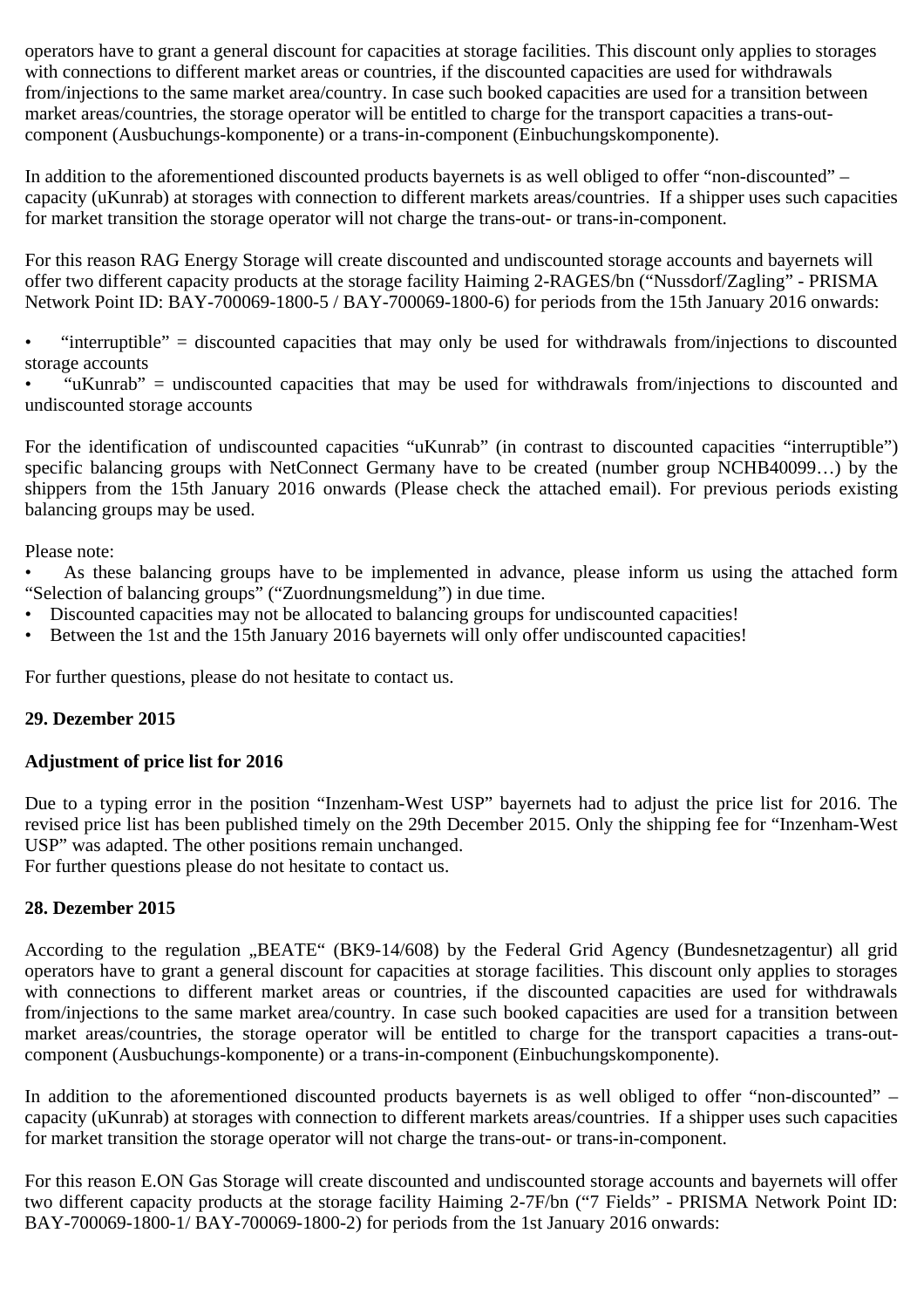• "interruptible" = discounted capacities that may only be used for withdrawals from/injections to discounted storage accounts

• "uKunrab" = undiscounted capacities that may be used for withdrawals from/injections to discounted and undiscounted storage accounts

For the use of undiscounted capacities "uKunrab" specific balancing groups with NetConnect Germany have to be created (number group NCHB40099…) by the shippers. Please check the attached email.

Please note:

As these balancing groups have to be implemented in advance, please inform us using the attached form "Selection of balancing groups" ("Zuordnungsmeldung") in due time.

• Discounted capacities may not be allocated to balancing groups for undiscounted capacities!

For further questions, please do not hesitate to contact us.

# **21 December 2015**

Start for tender of positive Load Flow Commitments for February and March 2016 from OGE and bayernets until **11 January 2016**.

(look at "Gas Transport/Invitation for Tenders/Load Flow Commitments").

# **11 December 2015**

The Announcement for tender´s offer of positive Load Flow Commitments, **for February and March 2016**, from OGE and bayernets on Oberkappel is occured. **Start** of the tender´s offer is the **21 December 2015**.

(look at "Gas Transport/Invitation for Tenders/Load Flow Commitmenst").

## **09 October 2015**

Start for tender of positive Load Flow Commitments 2015/2016 for Austrian Gas Grid Management AG and bayernets until **23 October 2015**.

(look at "Gas Transport/Invitation for Tenders/Load Flow Commitments").

## **18 September 2015**

The Announcement for tender´s offer of positive Load Flow Commitments, in 2015/2016, from Austrian Gas Grid Management AG and bayernets on GÜP Kiefersfelden is occured. Start of the tender´s offer is the **09 October 2015**.

(look at "Gas Transport/Invitation for Tenders/Load Flow Commitmenst").

## **12 August 2015**

The result of the allocation of the Load Flow Commitments tender 2016 is printed (look at "Gas Transport/Invitation for Tenders/Load Flow Commitments").

## **08 August 2015**

The invitation for tender of electrical ernergy/electricity for the operation of the compressor in Haiming is published at the 08 August 2015 European wide (look at tender energy).

## **18 June 2015**

**Transmission system operators communicate deadline for capacity enquiries pursuant to §§ 38, 39 of the Regulations on Access to Gas Supply Networks (GasNZV)**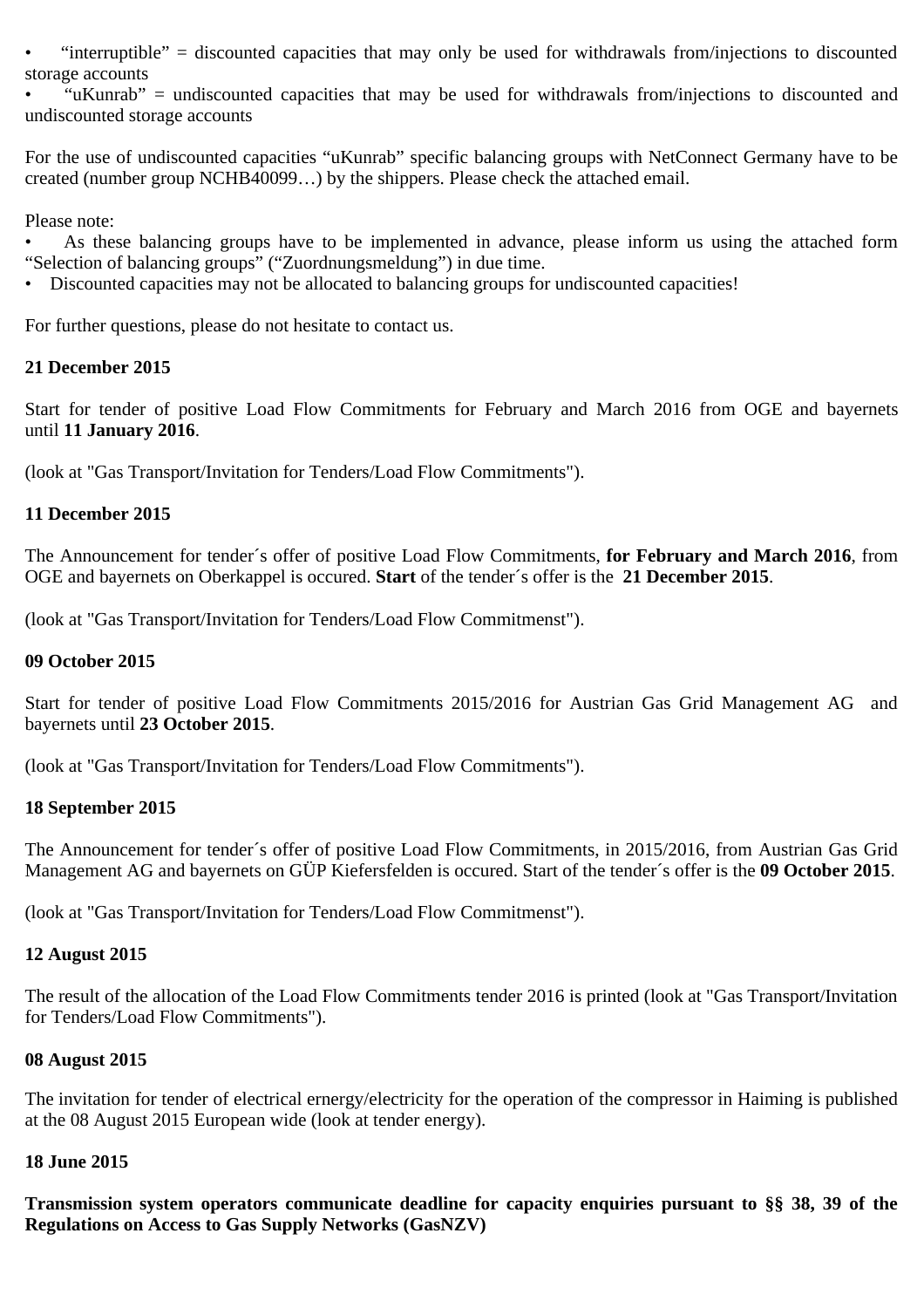German transmission system operators wish to inform you that capacity enquiries pursuant to §§ 38, 39 of the Regulations on Access to Gas Supply Networks (GasNZV) – if applicable, related to a KraftNAV connection enquiry at the TSOs for Electricity – must be submitted to the responsible transmission system operator by 14 August 2015 in order to be considered in the revision of the scenario framework of the Network Development Plan 2016.

# **15 June 2015**

Start for tender of positive Load Flow Commitments 2015/2016 for Open Grid Europe and bayernets until 13 July 2015.

(look at "Gas Transport/Invitation for Tenders/Load Flow Commitments").

# **22 May 2015**

# **New requirements for the use of measuring dataConfirmation of compliance with legal requirements and obligations**

The new Weights and Measures Act (German: Mess- und Eichgesetz), applicable from 01 January 2015, stipulates new obligations including those for the use of measuring data. Measuring data is used especially when required for commercial billing. These requirements must therefore also be fulfilled in the relationship between the measuring data users (e.g. shippers) and bayernets GmbH. Pursuant to § 33 Section 2 of the Weights and Measures Act, the measuring data user is obliged to ensure that the measuring instruments meet the legal requirements and must therefore obtain confirmation from the measuring instruments user that their obligations have been fulfilled.For this reason, bayernets hereby confirms to the measuring data users that the measuring instruments used by bayernets GmbH fulfill the legal requirements. Furthermore, we confirm that we in our capacity as a measuring instruments user comply with existing legal obligations.

Should you have any further questions, please feel free to contact us.

# **13 May 2015**

The Announcement for tender´s offer of positive Load Flow Commitments in 2015/2016 from OGE and bayernets is occured. Start of the tender´s offer is the **15 June 2015**.(look at "Gas Transport/Invitation for Tenders/Load Flow Commitmenst").

# **12 March 2015**

# **Allocation of interruptible, freely allocable capacities to limited allocable balancing groups**

bayernets offers limited allocable capacities (BZK) at the network connection points Überackern, Überackern 2, USP Haidach and different exit points to end-consumers in the Überackern region.

Precondition for the usage of these capacities is the assignment of all limited allocable capacities to only one balancing group that has the status "limited allocable". Currently bayernets permits the assignment of interruptible, freely allocable capacities to limited allocable balancing groups as well. This option is rarely used by our customers – primarily as a substitute to missing BZK exit capacities in Überackern 2.

Please note that the allocation of interruptible, freely allocable capacities to a limited allocable balancing group does not change the overall quality of the capacity product. In case of an interruption these capacities may also be interrupted. Furthermore, for balancing a limited allocable balancing group in case of an interruption, the corresponding counterparts have to be renominated, e.g.: The interruption of interruptible exit capacity in Überackern 2 requires a corresponding reduction of an associated entry nomination in USP Haidach.

Currently bayernets is working to increase the offer of BZK capacities at Überackern 2 Exit. This will significantly reduce the demand for interruptible, freely allocable capacities assigned to limited allocable balancing groups and avoid the above mentioned situation. In the meantime we kindly ask you to consider the described proceeding in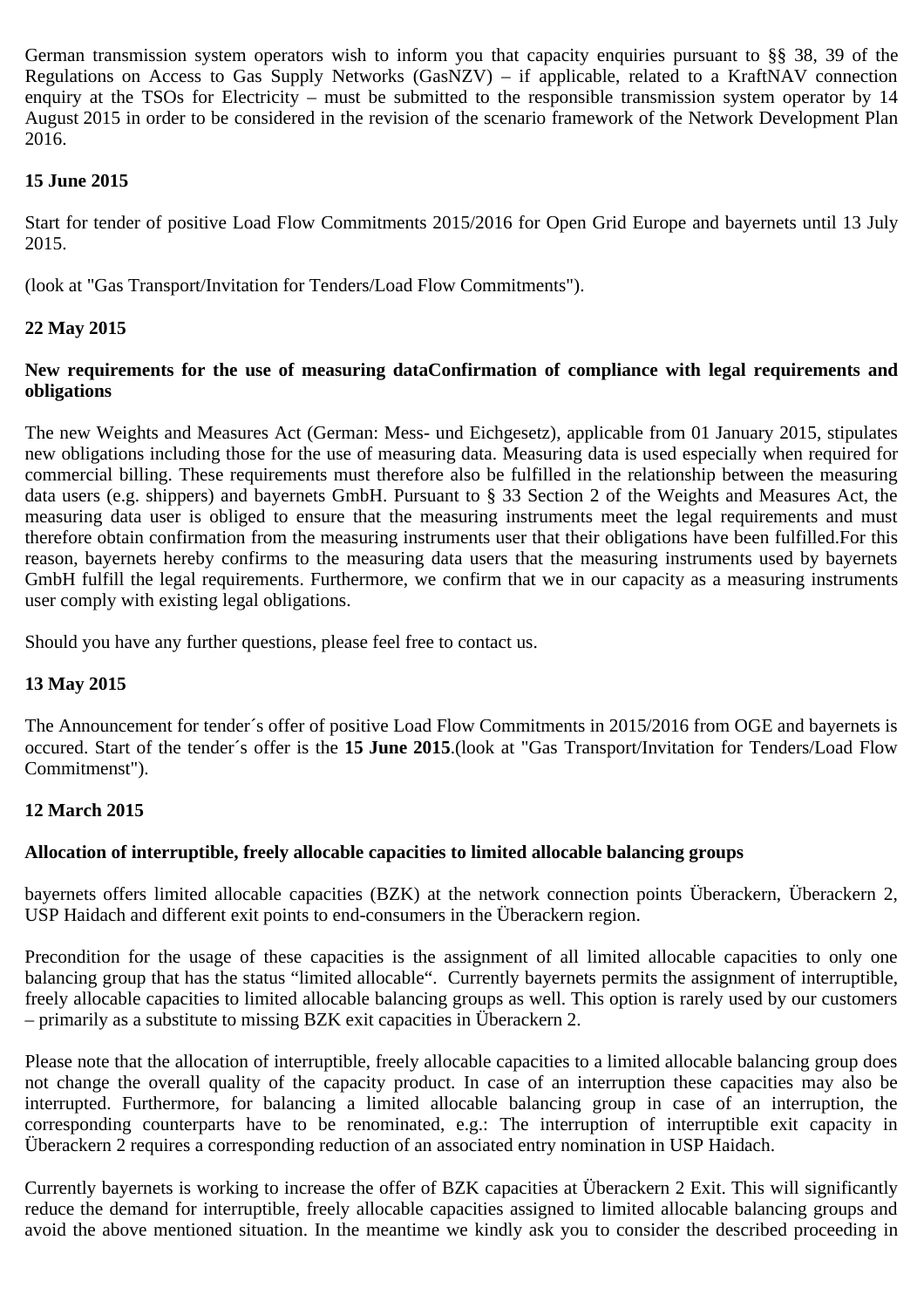case of an interruption.

## **22 December 2014**

**The result of the allocation of the Load Flow Commitments tender 2015 on 27 November for the NKP Oberkappel is printed.**

(look at "Gas Transport/Invitation for Tenders/Load Flow Commitments").

## **27 November 2014**

Start for tender of positive Load Flow Commitments **2015** for *bayernets* on the **27 November until 11 December 2014** for the Point Oberkappel.

(look at "Gas Transport/Invitation for Tenders/Load Flow Commitments").

## **21 November 2014**

Announcement for a further tender´s offer of positive Load Flow Commitments on the Point Oberkappel/OGE from the 1 January to the 1 May 2015. Start of the tender´s offer is the **27 November**.

## **30 Oktober 2014**

The result of the allocation of the Load Flow Commitments tender 2014/15 on **29 August** for Power Plant Plattling and GÜP Kiefersfelden is printed.

(look at "Gas Transport/Invitation for Tenders/Load Flow Commitments").

## **29 August 2014**

Start for tender of positive Load Flow Commitments 2014 to 2015 for AGGM and *bayernets* on the **29 August until 19 September 2014** for Plattling and Kiefersfelden.

(look at "Gas Transport/Invitation for Tenders/Load Flow Commitments").**13 August 2014**

The result of the allocation of the Load Flow Commitments tender 2015 is printed(look at "Gas Transport/Invitation for Tenders/Load Flow Commitments").

## **13 June 2014**

Start for tender of positive Load Flow Commitments 2015 for Open Grid Europe and *bayernets* on the **13 June until 14 July 2014** (look at " Gas Transport/Invitation for Tenders/Load Flow Commitment").

## **06 June 2014**

The Administration of Upper Bavaria has opened the Plan Approval Procedure for the construction of the high pressure gas pipeline MONACO 1 by *bayernets* GmbH. "Press/Press Releases/(06/06/2014) Launching of Plan Approval Procedure MONACO 1"

# **26 May 2014**

Announcement for Load Flow Commitments on the **13 June 2014** for the year 2015 (look tenders).

## **20 March 2014**

New storage interconnection point: Haiming 2-RAGES/bn bayernets GmbH offers interruptible, freely-allocable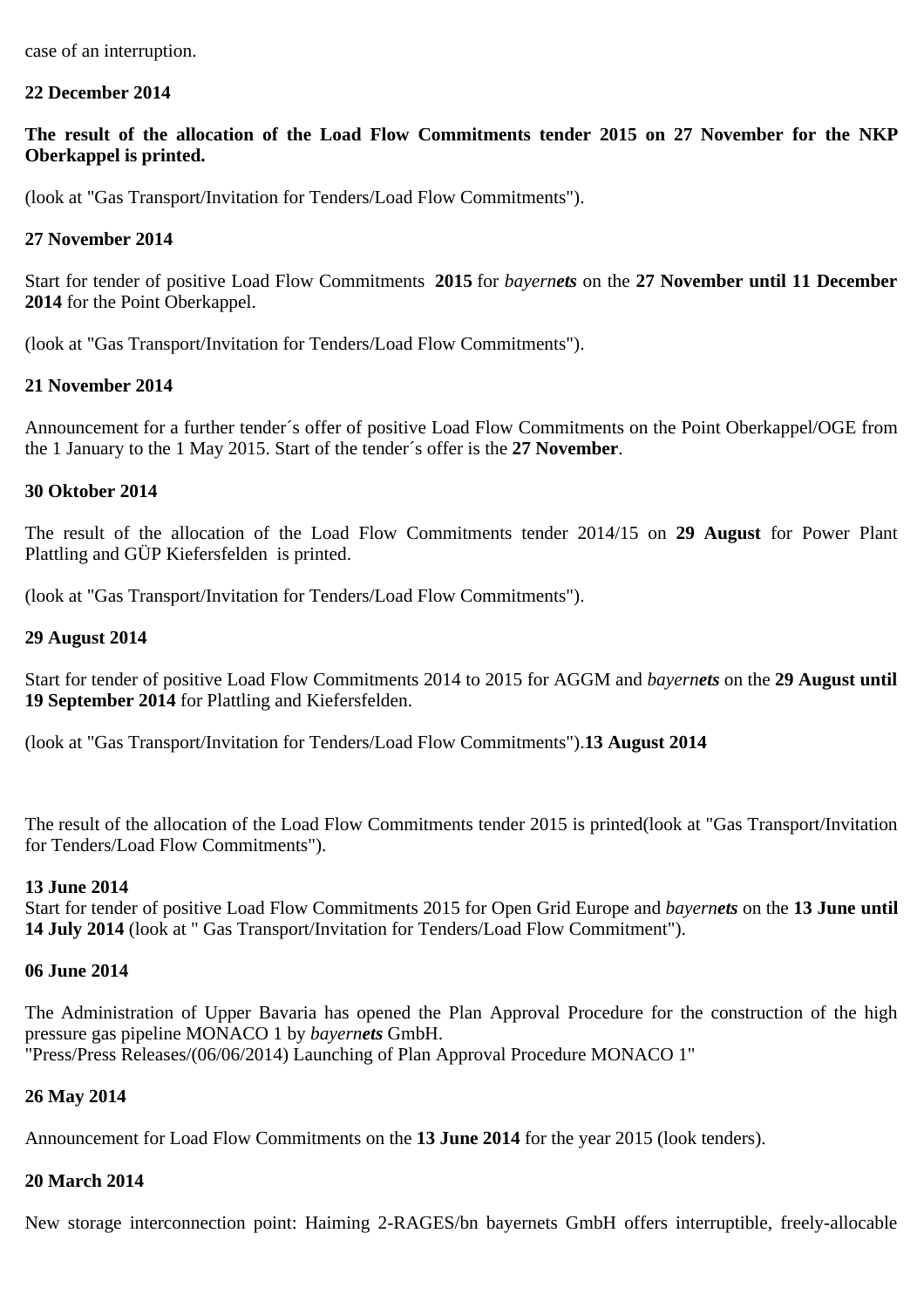capacity at the new storage interconnection point Haiming 2-RAGES/bn for booking periods from the 1st April 2014 onwards.

The complete denomination on PRISMA is as follows:

- Entry bayernets grid: Haiming 2-RAGES/bn Entnahme (Network Point ID: BAY-700069-1800-5) • Exit bayernets grid:
	- Haiming 2-RAGES/bn Einpressen (Network Point ID: BAY-700069-1800-6)

# **18 March 2014**

Improving security of supply - transmission system operators release 2013 gas network development plan

"Press/Publications/(18/03/2014 NEP2013)"

## **05 November 2013**

The Gas Regional Investment Plan North West (GRIP NW) was published today by the European Transmission Operators.

You can find the document on the website of [ENTSOG](http://www.entsog.eu/publications/gas-regional-investment-plan-grips#NORTH-WEST).

## **14 October 2013**

Start of the second invitation for tender of positiv Load Flow Commitments 2014 on the 14 October 2013

(look at "Gas Transport/Invitation for Tenders/Load Flow Commitments"

## **13 September 2013**

The second invitation for tender of positive Load Flow Commitments is expected to begin on the 14 October 2013.

You can find additional information on our homepage at: "Gas Transport/Invitation for Tenders/Load Flow Commitments"

## **09 September 2013**

The invitation for tender of electrical ernergy/electricity for the operation of the compressor in Haiming is published at the 07 September 2013 European wide (look at tender energy).

## **27 June 2013**

Compared to the past years currently we are facing an increased use of exit capacities in the direction of the storages connected to our grid (storage injection) by transportation customers. The resulting changes in load flows and the strain of our grid are leading to a raising number of interruptions of interruptible exit capacities. A forecast of the duration of this situation is not possible.

## **17 June 2013**

bayernets started the tender offer of Load Flow Commitments for KOLA in the calendar year 2014 (look at page tender offers).

## **14 June 2013**

Due to planned maintenance there is no or only a restricted service of interruptible Entry and Exit capacities possible from 06 August 2013 07:00 a.m. to 09 August 2013 08:00 p.m. This concerns the storages of Haiming 2-7F/bn, USP Haidach, Inzenham-West USP and Wolfersberg/USP as well as the interconnection points Überackern und Überackern 2.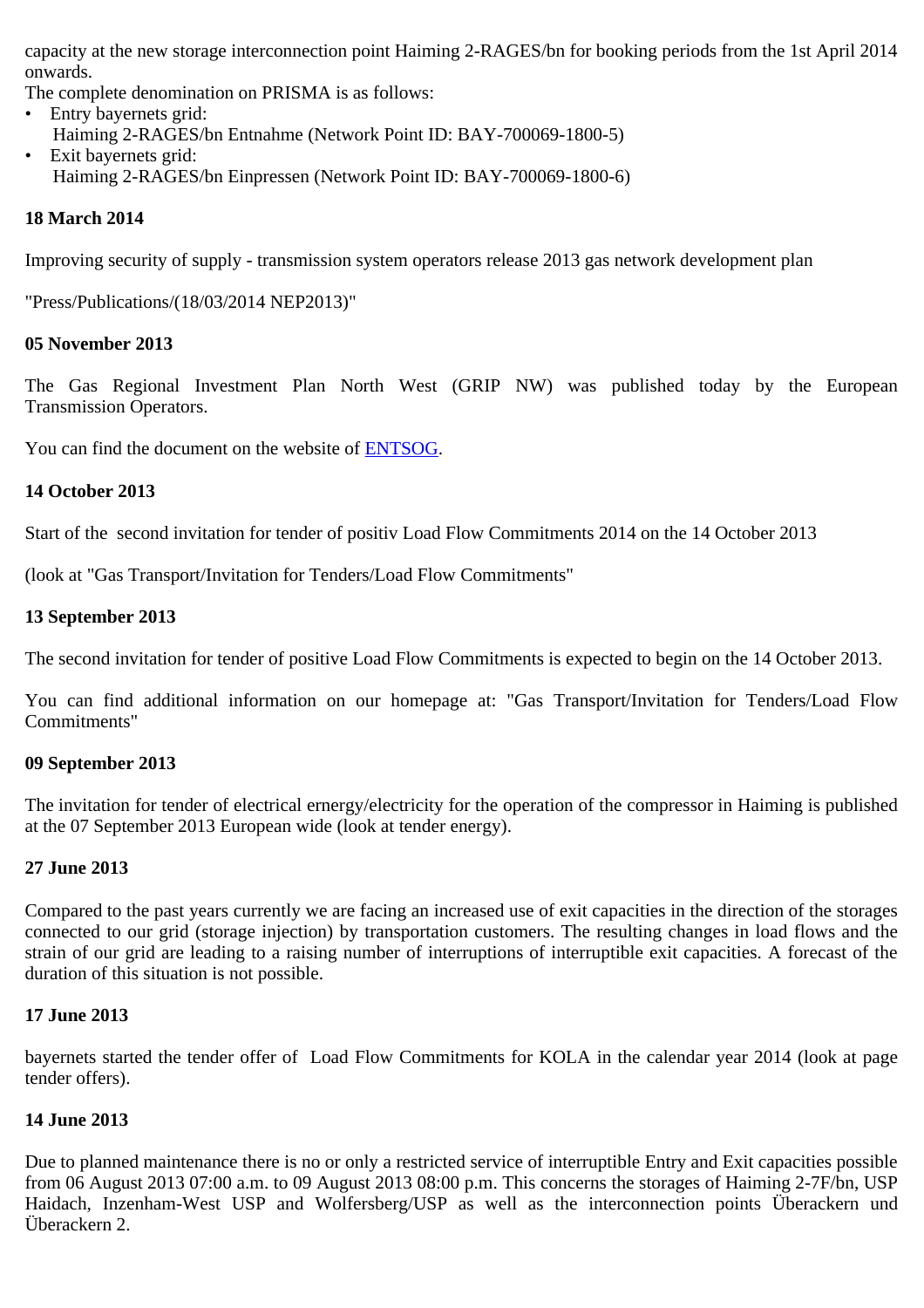All firm capacities in Überackern (FZK), Überackern 2 (BZK), Wolfersberg (FZK), Haidach (BZK) and Exit capacities to industrial customers are not affected by these works.

# **06 Mai 2013**

According to the responses regarding our market survey (dated 19th April 2013) we will distribute the firm, freelyallocable entry capacity of 1.224.300 kWh/h from the 1st October 2013 onwards as follows:

- Überackern: 816.200 kWh/h
- Überackern 2: 0 kWh/h
- USP Haidach: 408.100 kWh/h

All capacity assigned to Überackern will be marketed for the first time in the quarterly auctions for the gas-year 2013/2014 on the 3rd June 2013.

## **19 April 2013**

Market survey: Assignment of firm entry capacity from the 1st October 2013 onwards | Feedback until 26th April 2013

## Dear Sir/Madam

Due to the takeover of a compressor station in the Burghausen/Überackern area the temporary limit regarding the marketed firm entry capacities that have until now only been available on a contractual basis in the bellow mentioned extent can be dispensed. Currently firm, freely allocable entry capacities are available for marketing in the Überackern area for periods from the  $1<sup>st</sup>$  October 2013 onwards. These entry capacities in the amount of 1.224.300 kWh/h can be offered beginning with the 1<sup>st</sup> October 2013 at the interconnection points Überackern, Überackern 2 or the storage USP Haidach.

In case your company might be interested in booking these capacities at the above mentioned points we kindly ask you to take part in the following market survey.

[http://www.bayernets.de/HTMLCache/market\\_survey.pdf](http://www.bayernets.de/HTMLCache/market_survey.pdf)

## **04 April 2013**

The North West European Network TSOs are currently drafting their Gas Regional Investment Plan 2013 (NW GRIP 2013). It will be the second edition of this regional statement on long-term gas infrastructure development. The outline of the report is now publicly available and open for consultation until May 3rd 2013. With the consultation responses as additional input, a final document will be drafted that will be published in October 2013. This report will also be open for consultation.

You can find additional information on our homepage at: "Press/Publications/(04/04/2013) GRIP NW 2013"

## **01 April 2013**

Change from TRAC-X primary to PRISMA primary: In December 2012 the new name for the capacity platform and the affiliation of new european transmission system operators as shareholders was anounced. From 1st April 2013 transmission system operators from Belgium, Denmark, Germany, France, Italy, the Netherlands and Austria will market for the first time capacities at european connection points at the common european platform PRISMA.

## **26 February 2013**

On 01.01.2013 *bayernets* GmbH Munich took over from GASCADE GmbH, Kassel, the gas plants of the former SÜDAL at the German-Austrian border connection point at Burghausen.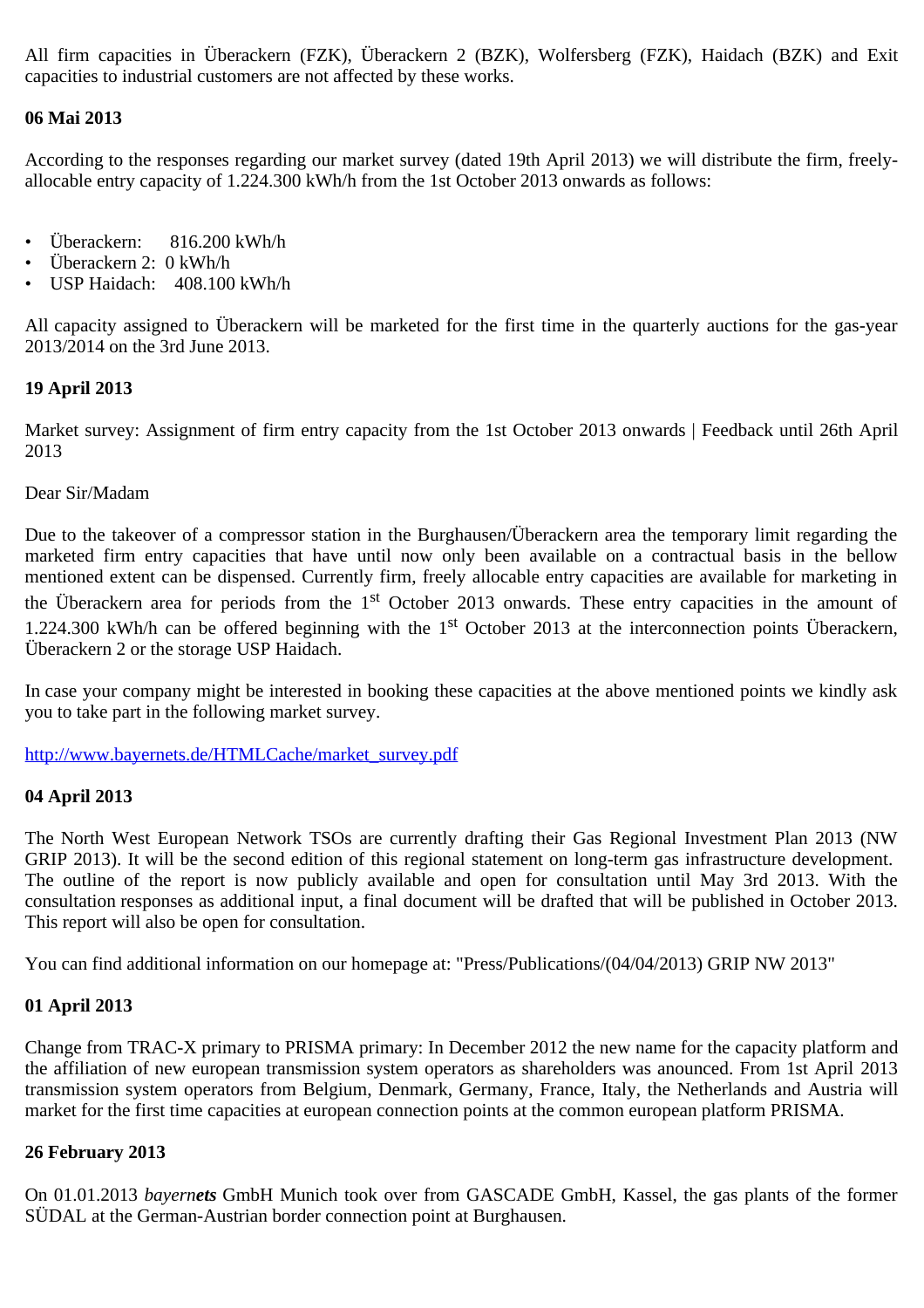By taking over the plants in Burghausen, *bayernets* could increase firm import capacity in the supply area of *bayernets* from 1.5 million kWh/h to 2.7 million kWh/h.

You can find additional information on our homepage at: "Press/Publications/(26/12/2013) SÜDAL-Take-Over"

## **09 January 2013**

*bayernets* calls for tenders for electricity-supply of 38 small-scale points of consumption in an anual scale of 320.000 kWh. The call for tenders can be found under "Gas Transport/Invitation for Tenders/Other Invitation for Tenders".

## **01 January 2013**

The TRAC-X Transport Capacity Exchange GmbH changed her name at 1st of January 2013 and is now called PRISMA European Capacity Platform GmbH. The new homepage can be fund at https://www.prisma-capacity.eu.

## **29 August 2012**

Type of work: Step two of capacity expansion at the station MEGAL Rothenstadt

Beginning:

02 August 2012

End:

01 October 2012

Points:

Überackern Exit reverse flow and Haiming-UP2

Capacity:

capacity type:

**FZK** 

flow direction:

Exit

Pipe system/Station: ABG- and NUM Pipe/Schnaitsee

Regarding capacities within the market area NetConnect Germany this may result in a reduction of interruptible capacities of bayernets especially at the exit points Haiming-UP2 and Überackern. Should the situation arise, reductions can only be announced by nomination confirmations (NOMRES or response of nomination application of the bayernets online services) due to their short-term nature.

## **10 August 2012**

The German TSOs publish the Scenario Framework for the Network Development Plan 2013.

Interested market participants can comment on the assumptions made in the Scenario Framework. Written statements should include information on organisation, function and contact details and should be submitted by email by 31.08.2012 to [info@netzentwicklungsplan-gas.de](mailto:info@netzentwicklungsplan-gas.de). All submitted comments shall be subsequently sent to the Federal Network Agency (German BNetzA) according to § 15a of the Energy Act (German: EnWG) for evaluation.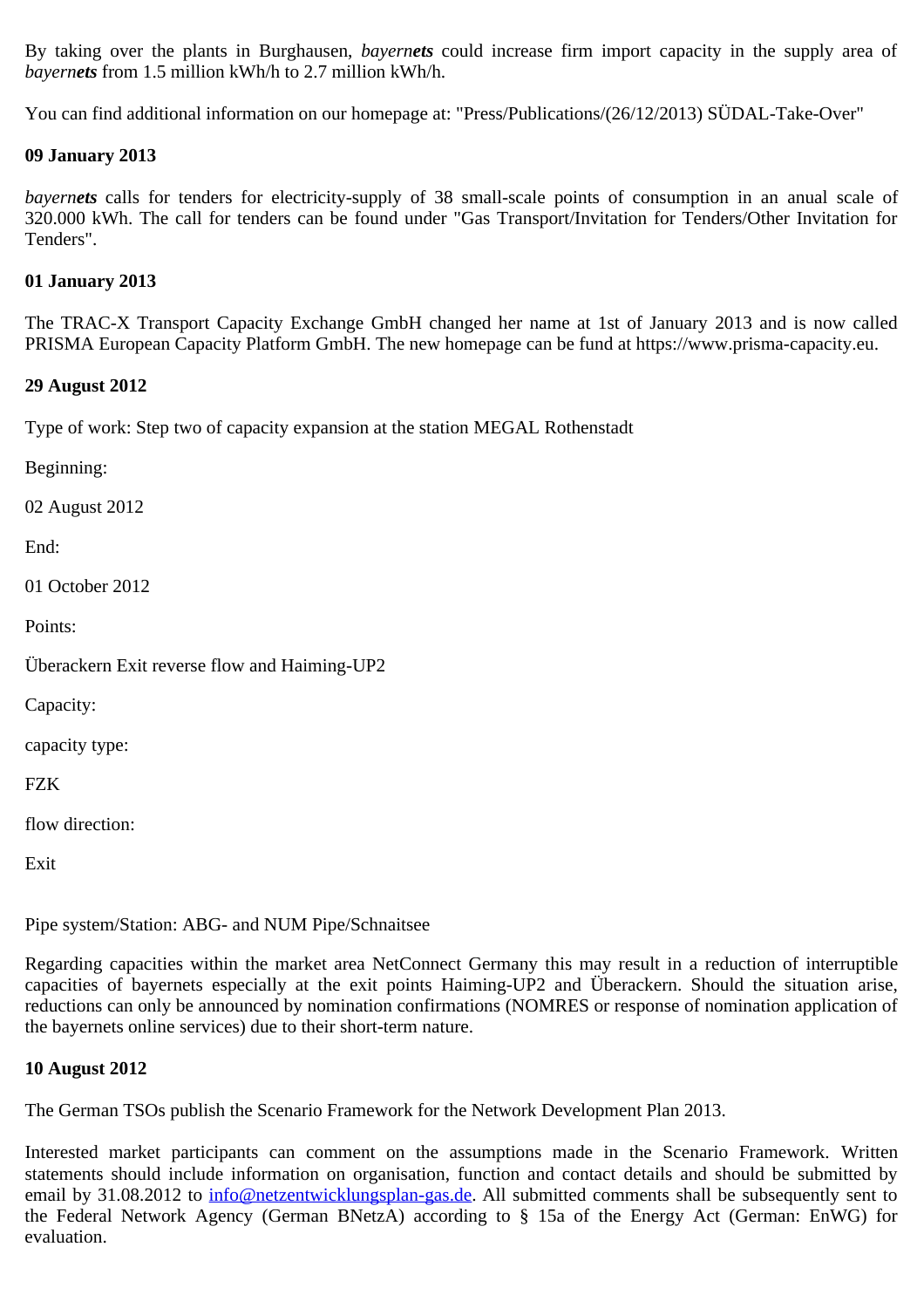You can download the relevant document for the Scenario Framework by using the following link on the homepage of the German TSOs in the section Network Development Plan Gas: [here](http://www.netzentwicklungsplan-gas.de/)

You can find additional information on our homepage at: "Press/Publications/(22/08/2011) Scenario Framework 2012"

# **30 July 2012**

Open Grid Europe has published the following maintenance work in the action plan:

Type of work: Step two of capacity expansion at the station MEGAL Rothenstadt

Beginning: 02 August 2012

End: 01 October 2012

Pipe system/Station: Ostbayerischer Raum / MEGAL Rothenstadt

Regarding capacities within the market area NetConnect Germany this may result in a reduction of interruptible capacities of bayernets especially at the exit points Haiming-UP2 and Überackern. Should the situation arise, reductions can only be announced by nomination confirmations (NOMRES or response of nomination application of the bayernets online services) due to their short-term nature.

# **11 July 2012**

GASCADE plans from 16.07.2012 to 17.07.2012 maintainance works at the station Lengthal 1, a connection to the downstream system SÜDAL. This may have the consequence that capacities of bayernets, regarding the exit point Haiming-UP2 may be reduced. If so necessary, reductions can only be announced through the nomination confirmations (NOMRES or nomination application of the bayernets online services) because of the short term.

## **18 June 2012**

Capacity reduction at Haiming UP2 Exit: regarding the below-mentioned information (following paragraph) we gave notice about the interruption of entry and exit Haiming UP2 starting 19.06.12 6 a.m. Unfortunately not the whole capacity is affected. Physically the point Lengthal ist closed. This means, that entry Haiming UP2 into the NCG market area works, but exit Haiming UP2 only works as a virtual reverse flow. The time period mentioned is identical.

Currently due to maintainance works of the TSO GASCADE in the SÜDAL system there is no physical transportation at the entry and exit Haiming UP2 from or into the SÜDAL system possible. For the gas day 18.06.12 we realize nominations but we are asking to check wether reductions in Nominations are possible. From 19.06.2012 6 a.m. until Thursday 21.06.12 6 a.m. we will answer nominations due to the interruption with zero. If the entry / exit can be used again before Thursday 6 a.m. we will inform short notice.

# **06 June 2012**

Open Grid Europe plans an interruption of Pipe N# 54 (Obermichelbach-Amerdingen) from June 25 until June 28. This may have the consequence that capacities of bayernets, regarding especially the exit points of Haiming UP2 and Überackern, may be reduced. If so necessary, reductions can only be announced on short notice.

# **15 Mai 2012**

# **Regionale Netzbetreibertreffen 2012**

On June 5th 2012 the market area regional network operator meeting 2012 will start. With 18 workshops throughout Germany from 5th June to 12th July 2012 network operators will again have the opportunity to exchange information about changes on the gas market.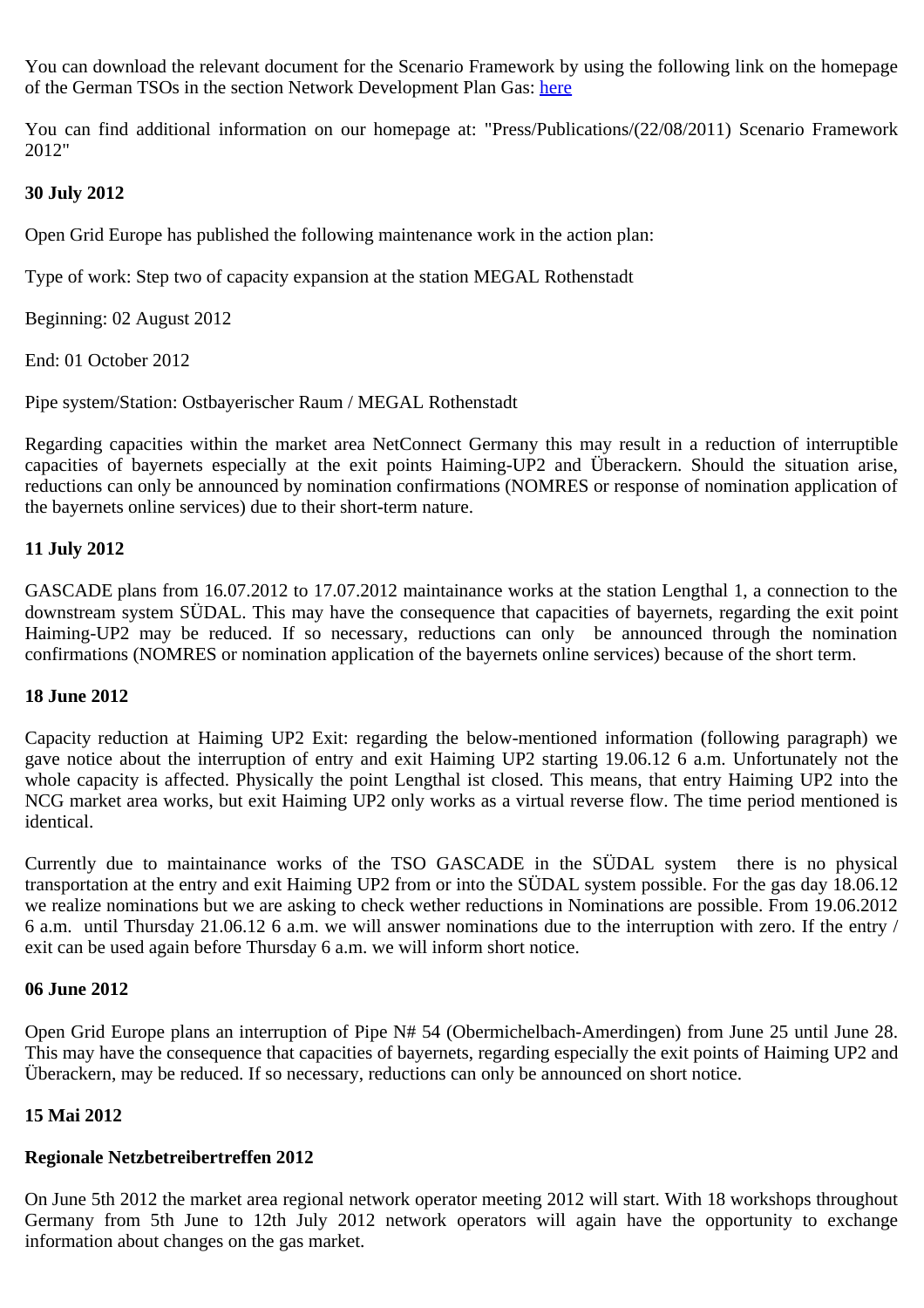For further information click [here](https://172.26.26.115/start_gastransport_en.aspx?int_name=_73543).

# **24 April 2012**

Due to a system update between 11 a.m. and approx. 12 a.m. it is not possible to book capacity at TRAC-X primary for bayernets.

This affects all customers of bayernets.

# **23 April 2012**

From 25 April 2012 (10 a.m.) bayernets is planning to sell Exit Haiming-UP2 as an additional exit point for capacity use from 1 May 2012 (6 a.m.).

Furthermore, the station Lengthal 1 will be assigned to the entry and exit points Haiming-UP2 from 1 May 2012 (6 a.m.). Lengthal 1 is bidirectional and therefore enables physical transport between the bayernets grid and the SÜDAL system owned by GASCADE. bayernets will sell only interruptible, freely allocable capacities in both directions. Capacity can be purchased on a FCFS basis via TRAC-X primary. Please take into account the 5-day implementation period for balancing group assignment in accordance with § 8 (3e) Supplementary Terms and Conditions (German: EGB) of bayernets.

To sum up, the zone Haiming-UP2 owned by bayernets consists of the following flows. Bookings and nominations can only be submitted for the exit and entry point Haiming-UP2:

Haiming-UP2 entry (700069-8005-1): entry Haiming-UP2 (physical) & entry Lengthal 1 (physical) Haiming-UP2 exit (700069-8005-2): exit Haiming-UP2 (reverse flow) & exit Lengthal 1 (physical)

The capacity of Lengthal 1 is 2,007,000 kWh/h bidirectional.

The exit-fee for Haiming UP 2 is according to our pricelist fee category 2, and including the fee factor of 90% for interruptible capacity applied to the shipping fee the network fees sum up to  $0.005607 \in \& \text{Wh/h/d}$ 

# **18 April 2012**

Amsterdam, 18 April 2012. Sixteen major European Transmission System Operators have taken the initiative to bundle their efforts and wide experience in the field of capacity booking platforms to move towards a joint European capacity platform.

"Press/Press Releases/(18/04/2012) Foundation EU Cap.-Platform"

## **02 April 2012**

The German Transmission System Operators (TSOs) have published today the Network Development Plan 2013 to 2022 (German: NEP Gas) for their national gas transmission system.

"Press/Publications/(02/04/2012) NEP2012"

# **15 November 2011**

The grid operators bayernets GmbH (Germany), Geoplin plinovodi d.o.o. (Slovenia), NET4GAS s.r.o. (Czech Republic) and Tauerngasleitung GmbH (Austria) publish first results of their market survey 5GL to identify future shipping capacities at their international interconnection points. The press release can be found in the section Press/Press Releases/(15.11.2011) Results Market Survey 5GL.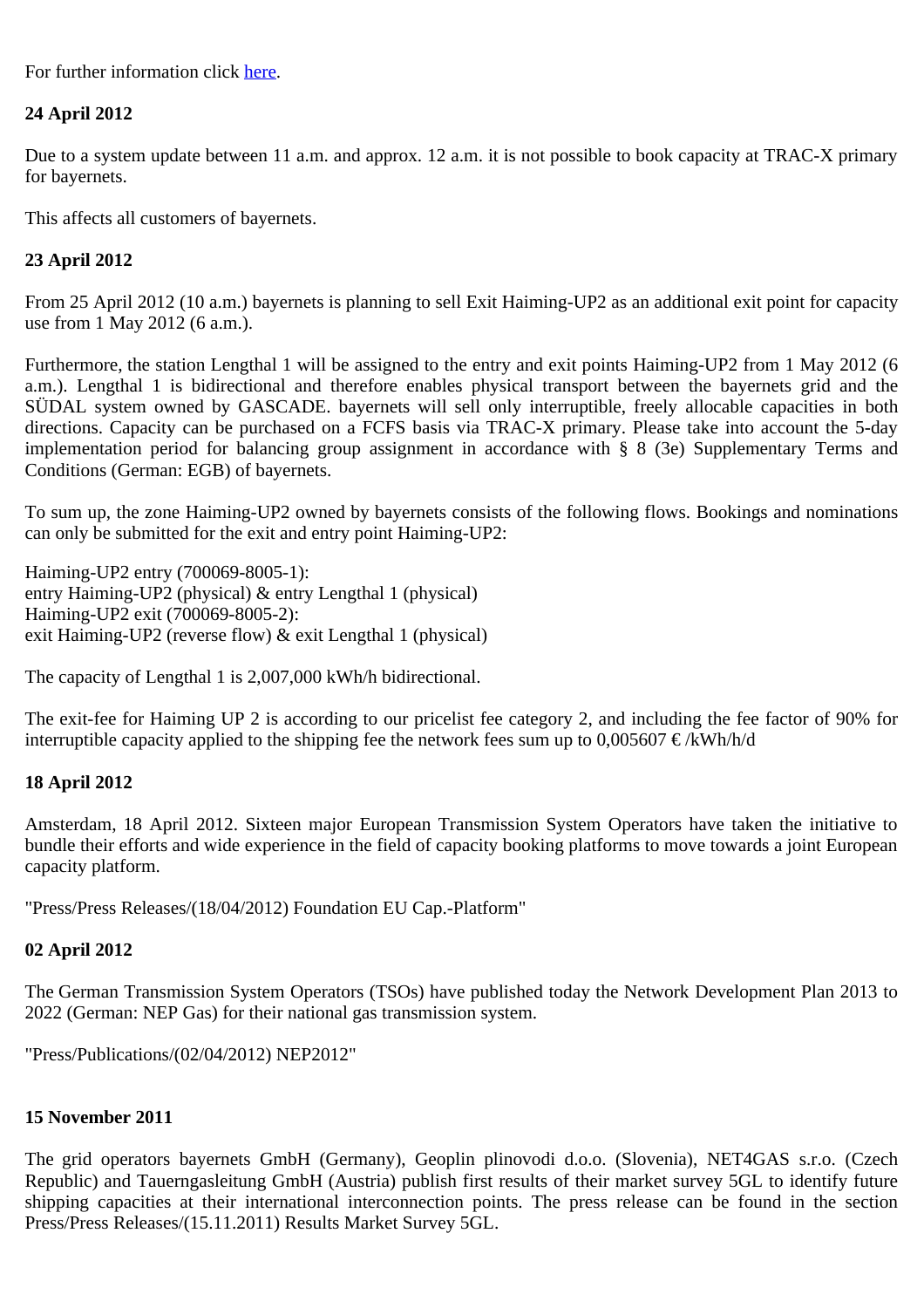## **14 October 2011**

## **Publication of the uniform, specific biogas redistribution levy in the NetConnect Germany (NCG) market area for 2011.**

bayernets publishes the valid, uniform and specific biogas redistribution levy in the market area NCG. This amounts to € 0.17/kWh/h/a in the NCG market area in the calendar year 2010 and is charged in addition to network fees of the withdrawal points to directly connected end-consumers as well as to downstream network operators. Withdrawal points at storage facilities, cross-border points and market area interconnection points are disregarded in accordance with § 7 of the Cooperation Agreement (German: KoV IV).

## **22 August 2011**

The twelve German TSOs publish the Scenario Framework for the Network Development Plan, to be published annually beginning from 1 April 2012.

Interested market participants can comment on the assumptions made in the Scenario Framework. Written statements should include information on organisation, function and contact details and should be submitted by email by 09.09.2011 to stellungnahme@netzentwicklungsplan-gas.de. All submitted comments shall be subsequently sent to the Federal Network Agency (German BNetzA) according to § 15a of the Energy Act (German: EnWG) for evaluation.

You can download the relevant document for the Scenario Framework by using the following link on the homepage of the German TSOs in the section Network Development Plan Gas:

http://www.netzentwicklungsplan-gas.de/Szenariorahmen/szenariorahmen.html

You can find additional information on our homepage at:

"Press/Publications/(22/08/2011) Scenario Framework 2012"

## **15 August 2011**

The TSOs bayernets GmbH, Geoplin plionvodi d.o.o., NET4GAS, s.r.o.and Tauerngasleitung GmbH publish information for shippers on the market survey "Five Gas-Market Link (5GL) for shippers".

In order to estimate the capacity demand of a changing market, the TSOs would like to identify the current demand for entry and exit capacity.The aim of the market survey is that shippers should submit non-binding information on their need for capacity bookings at certain network interconnection points.

The market survey begins on 15 August 2011 and ends on 17 October 2011.

You can find further information on the market survey in the section Press/Publications/Customer Info (15/08/2011) as well as on the website http://www.tgl.co.at/5GL.

# **17 June 2011**

The relevant German DSOs make available to market stakeholders the revised Concept Paper 5.0 in accordance with the KARLA Gas ruling taking into consideration the comments of the Federal Network Agency (German: BNetzA).

[Concept Primary Capacity Platform 5.0](https://transport.bayernets.de/download.aspx?id=160)

## **01 April 2011**